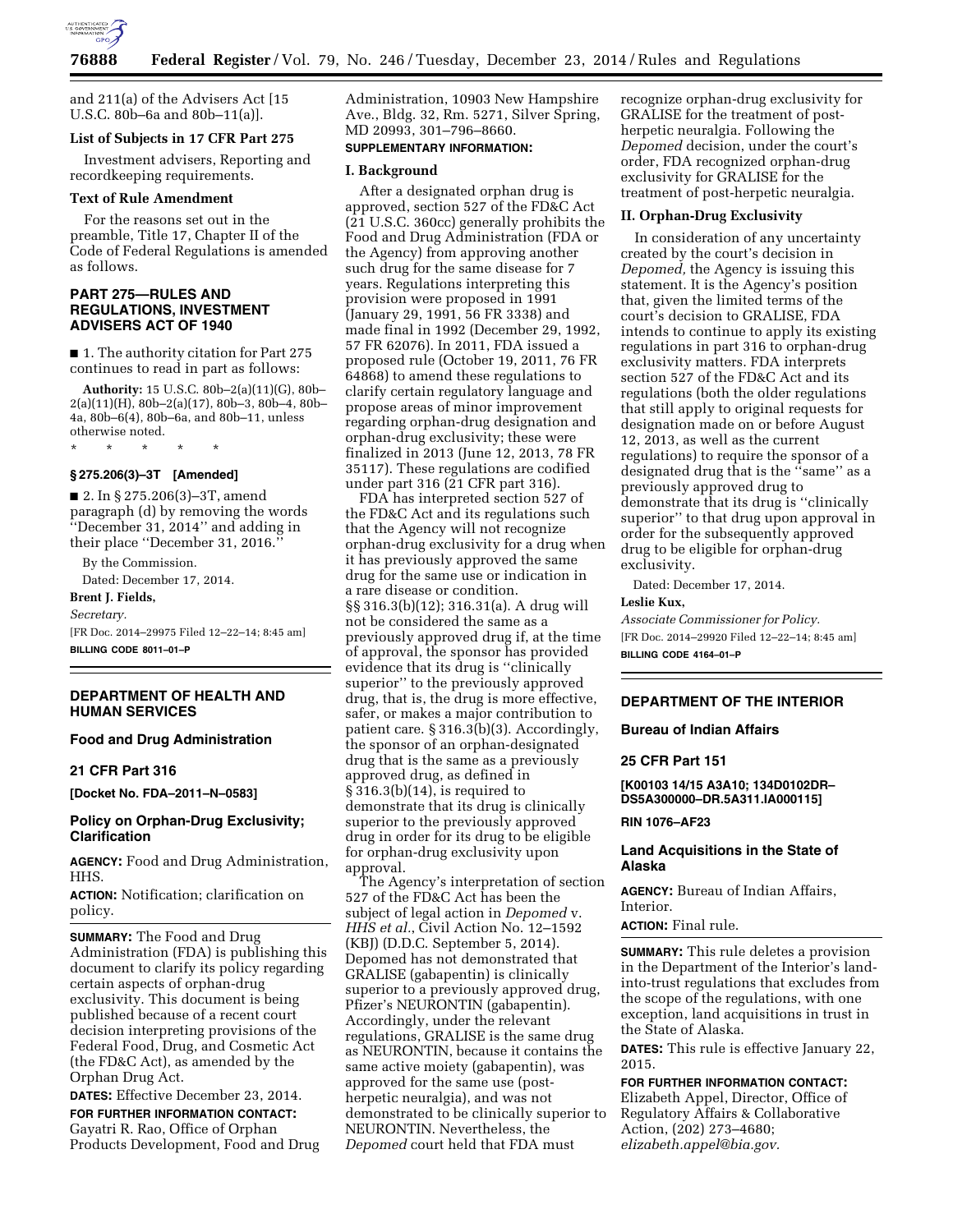## **SUPPLEMENTARY INFORMATION:**

#### **I. Executive Summary of Rule**

Section 5 of the Indian Reorganization Act (IRA), as amended, authorizes the Secretary of the Interior (Secretary) to acquire land in trust for individual Indians and Indian tribes in the continental United States and Alaska. 25 U.S.C. 465; 25 U.S.C. 473a. For several decades, the Department's regulations at 25 CFR part 151, which establish the process for taking land into trust, have included a provision stating that the regulations in part 151 do not cover the acquisition of land in trust status in the State of Alaska, except acquisitions for the Metlakatla Indian Community of the Annette Island Reserve or its members (the ''Alaska Exception''). 25 CFR 151.1. This rule deletes the Alaska Exception, thereby allowing applications for land to be taken into trust in Alaska to proceed under the part 151 regulations. The Department retains its usual discretion to grant or deny land-into-trust applications and makes its decisions on a case-by-case basis in accordance with the requirements of part 151 and the IRA.

## **II. Background and Legislative Authority**

In 1934, Congress enacted the IRA to ''establish machinery whereby Indian tribes would be able to assume a greater degree of self-government, both politically and economically.'' *Morton*  v. *Mancari,* 417 U.S. 535, 542 (1974). Section 5 of the IRA, described as the ''capstone'' of the land-related provisions in the IRA, authorizes the Secretary, in her discretion, to acquire land in trust for Indian tribes and individual Indians. 25 U.S.C. 465; *Cohen's Handbook on Federal Indian Law* section 15.07[1][a], at 1030 (2012 ed.). In 1936, Congress expressly extended Section 5 and other provisions of the IRA to the Territory of Alaska. Act of May 1, 1936, Public Law 74–538, section 1, 49 Stat. 1250 (codified at 25 U.S.C. 473a).

Thirty-five years later, in 1971, Congress enacted the Alaska Native Claims Settlement Act (ANCSA), Public Law 92–203, 85 Stat. 688 (codified as amended at 43 U.S.C. 1601 *et seq.*), ''a comprehensive statute designed to settle all land claims by Alaska Natives.'' *Alaska* v. *Native Village of Venetie Tribal Government,* 522 U.S. 520, 523 (1998). The Act revoked all but one of the existing Native reserves, repealed the authority for new allotment applications, and set forth a broad declaration of policy to settle land claims. *See* 43 U.S.C. 1618(a), 1617(d),

and 1601(b). However, the statutory text of ANCSA did not expressly revoke the Secretary's authority, under Section 5 of the IRA as extended by the 1936 amendment, to take land into trust in Alaska.

Following the passage of ANCSA, the Department reexamined the Secretary's authority to use Section 5 of the IRA to acquire land in trust for Alaska Natives. In a memorandum issued on September 15, 1978, a former Associate Solicitor— Indian Affairs reviewed the question of whether ANCSA precludes the Secretary from acquiring trust lands in Alaska. ''Trust Land for the Natives of Venetie and Arctic Village,'' Memorandum to Assistant Secretary 6— Indian Affairs from Associate Solicitor—Indian Affairs, Thomas W. Fredericks, at 1 (Sept. 15, 1978) (hereinafter ''Fredericks Memorandum''). The Fredericks Memorandum, which relied on the declaration of policy enumerated in ANCSA, concluded that it would be an abuse of discretion for the Secretary to acquire lands in trust in Alaska. In 1980, the Department promulgated the Part 151 regulations, including the Alaska Exception, which states that ''[t]hese regulations do not cover the acquisition of land in trust status in the State of Alaska, except acquisitions for the Metlakatla Indian Community of the Annette Island Reserve or it members.'' 25 CFR 151.1. The Alaska Exception has remained the focus of public criticism and internal deliberation since its creation.

In early 2001, the Solicitor for the Department rescinded the Fredericks Memorandum, after considering comments and legal arguments submitted by Alaska Native governments and groups, the State of Alaska, and leaders of the Alaska State legislature. *See* ''Rescinding the September 15, 1978, Opinion of the Associate Solicitor for Indian Affairs entitled 'Trust Land for the Natives of Venetie and Arctic Village,' '' Memorandum to Assistant Secretary— Indian Affairs from Solicitor John D. Leshy, at 1 (Jan. 16, 2001). The Solicitor concluded that ''there is substantial doubt about the validity of the conclusion reached in the 1978 Opinion'' and observed that ''[t]he failure of Congress to repeal [Section 5 of the IRA as extended to Alaska] when it was repealing others affecting Indian status in Alaska . . . raises a serious question as to whether the authority to take land into trust in Alaska still exists.'' *Id.* at 1.

On the same day, the Department issued final rules amending the Part 151 regulations and promulgated a rule

nearly identical to the Alaska Exception, which continued the ban on the acquisition of land in Alaska. 66 FR 3452, 3454 (Jan. 16, 2001). The Department stated that the amended regulation ''ought to remain in place for a period of three years during which time the Department will consider the legal and policy issues involved in determining whether the Department ought to remove the prohibition on taking Alaska lands into trust.'' *Id.*  However, later that year, the Department withdrew the revised rule without comment, leaving in place the original Alaska exception in the regulations that prevented the government from acquiring land into trust in Alaska. 66 FR 56608, 56609 (Nov. 9, 2001).

A number of recent developments, including a pending lawsuit, caused the Department to look carefully at this issue again. *See Akiachak Native Cmty*  v. *Salazar,* 935 F. Supp. 2d 195 (D.D.C. 2013). Most significantly, the Indian Law and Order Commission, formed by Congress to investigate criminal justice systems in Indian Country, brought to light the shocking and dire state of public safety in Alaska Native communities and made specific recommendations to address these challenges. Indian Law and Order Commission, ''A Roadmap For Making Native America Safer: Report to the President and Congress of the United States,'' at 33–61 (November 2013). The Commission's report expressly acknowledged that ''a number of strong arguments can be made that [Alaska fee] land may be taken into trust and treated as Indian country'' and ''[n]othing in ANCSA expressly barred the treatment of former [Alaska] reservation and other Tribal fee lands as Indian country.'' *Id.*  at 45, 52. Moreover, the Commission recommended allowing these lands to be placed in trust for Alaska Natives. *See id.* at 51–55. Similarly, the Secretarial Commission on Indian Trust Administration and Reform was established by former Secretary of the Interior Ken Salazar to evaluate the existing management and administration of the trust administration system, as well as review all aspects of the federal-tribal relationship. U.S. Dep't of the Interior, ''Report of the Commission on Indian Trust Administration and Reform,'' at 1 (Dec. 10, 2013). This Commission endorsed the earlier findings and likewise recommended allowing Alaska Native tribes to put tribally owned fee simple land into trust. *Id.* at 65–67.

In light of these urgent policy recommendations, the Department has carefully reexamined the legal basis for the Secretary's discretionary authority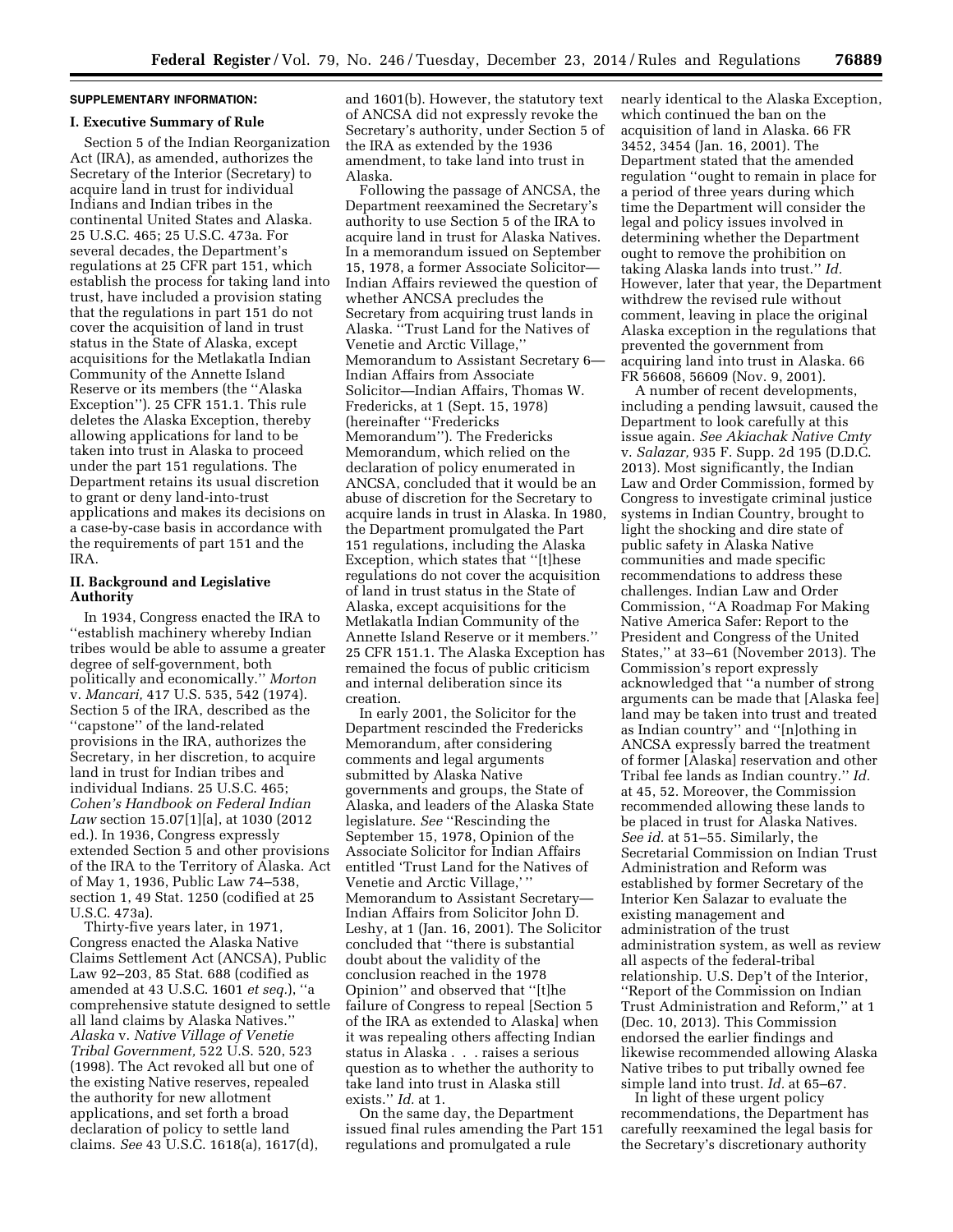to take land into trust in Alaska under Section 5 of the IRA (25 U.S.C. 465). In particular, we have reviewed the statutory text of ANCSA and other Federal laws and have concluded that this authority was never extinguished. Congress explicitly granted the Secretary authority to take land into trust in Alaska under the IRA and its amending legislation. *See* 25 U.S.C. 465, 25 U.S.C. 473a. Although Congress, through the enactment of ANCSA and other laws, repealed other statutory provisions relevant to Alaska Native lands, it has not passed any legislation that revokes the Secretary's authority to make trust land acquisitions in Alaska, as codified in 25 U.S.C. 473a and 25 U.S.C. 465. ANCSA left these provisions and the Secretary's resulting land-intotrust authority in Alaska intact. *See*  Memorandum from Hilary C. Tompkins, Solicitor, to Kevin Washburn, Assistant Secretary—Indian Affairs (April 29, 2014). Thus, the Secretary retains discretionary authority to take land into trust in Alaska under Section 5 of the IRA. Moreover, the Department's policy is that there should not be different classes of federally recognized tribes.

Pursuant to this discretionary authority, the Department earlier proposed a rule removing the Alaska Exception. *See* 79 FR 24648 (May 1, 2014). After considering the comments to the proposed rule, discussed below, the Department has decided to eliminate the final sentence in 25 CFR 151.1, which provides in relevant part that ''[t]hese regulations do not cover the acquisition of land in trust status in the State of Alaska, except acquisitions for the Metlakatla Indian Community of the Annette island Reserve or its members.'' With this rule, the Department does not seek to undo or contravene the settlement codified in ANCSA. Deletion of the Alaska Exception merely confirms the Department's existing statutory authority to take land into trust in Alaska. Any particular trust acquisition would occur only after full consideration of the land acquisition statutory and regulatory factors.

### **III. Comments on the Proposed Rule and the Department's Responses**

We received 105 written comment submissions and held three tribal consultation sessions in Anchorage, Alaska, Washington, DC, and by teleconference.1 Most comments either strongly supported or strongly opposed the rule. More than half of the commenters, including those who

provided oral comments, affirmed their support for the rule. In fact, many stated that the rule is ''long overdue.'' Fewer than half of the commenters (but including the State of Alaska) opposed the Department's taking land into trust in Alaska. A few commenters did not express either support or opposition, but instead requested additional time and consultation. Other comments objected to the taking of any land in trust for any Indian tribes, described specific or hypothetical situations rather than the proposed rule, or were otherwise outside the scope of this rulemaking. The following discussion summarizes and responds to the comments received.

### *1. Legal Basis for Removal or Retention of the Alaska Exception*

## a. ANCSA

According to several commenters, removal of the Alaska Exception would contravene the Alaska Native Claims Settlement Act (ANCSA). They assert that ANCSA was Congress's deliberate attempt to extinguish aboriginal land rights and provide Alaska with a solution different from, and more economically viable than, the reservation system in the lower 48 States. Many commenters highlight specific language in ANCSA stating that the law did not establish a reservation system or trusteeship. A few commenters stated that the Supreme Court's decision in *Alaska* v. *Native Village of Venetie Tribal Government,*  522 U.S. 520, 523 (1998), which held that ANCSA lands conveyed in fee to an Alaska Native village from two Alaska Native corporations were not ''Indian country,'' was consistent with the intent of ANCSA.

Furthermore, many commenters emphasize the fact that an overwhelming majority of Alaska Native delegates supported the enactment of ANCSA. They note that Congress transferred millions of dollars and millions of acres of land to the Alaska Native corporations created by ANCSA in exchange for extinguishing all claims of aboriginal right, title, use, or occupancy of land or water in Alaska. A commenter stated that to change the regulations now would compromise the benefits and protections due the State as a settling party to ANCSA, including the preservation of State jurisdiction over ANSCA lands. The commenter believes that retaining the Alaska Exception is required because the State provided public funds and ceded land selection priorities to which it was entitled under the Alaska Statehood Act.

Other commenters state that there is no basis in law or policy for retaining the Alaska Exception. They point to a lack of express Congressional intent, in ANCSA and in other federal statutes, to either revoke the Secretary's authority under the IRA to take land into trust in Alaska or deny IRA benefits to Alaska tribes.

*Response:* The Department disagrees that removal of the Alaska Exception is contrary to ANCSA. It is important to remember that Alaska Native land and history did not commence with ANCSA, and that ANCSA did not terminate Alaska Native tribal governments. As discussed above, while ANCSA revoked existing reservations in Alaska and established a separate statutory scheme in Alaska for the settlement of land claims, it did not repeal the Secretary's authority to take land into trust in Alaska under the IRA. There is nothing precluding the settlement codified in ANCSA and the Department's land-intotrust authority under the IRA from coexisting in Alaska. The Department agrees that the IRA provides legal authority for the removal of the Alaska Exception. In sum, notwithstanding support for the original enactment of ANCSA from various entities, Congress left intact the Secretary's authority pursuant to the IRA to take land into trust in Alaska, and the two statutory schemes can co-exist.

## b. Categorical bar applicable to Alaska

Several commenters stated that the removal of the Alaska Exception would remedy a discriminatory application of the IRA under the current regulations, ''so the privileges and immunities accorded Indian tribes in the Lower 48 are no longer withheld from Indian tribes in Alaska.'' Many of these commenters cited the analysis of the judge in the *Akiachak* case as support for removal. *See Akiachak Native Cmty.*  v. *Salazar,* 935 F. Supp. 2d 195 (D.D.C. 2013). These commenters stated that the Alaska Exception unduly limits tribal sovereignty and has resulted in high unemployment, poor public safety, substandard education and substandard healthcare for Alaska Natives. *See*  Indian Law and Order Comm'n, ''A Roadmap For Making Native America Safer: Report to the President and Congress of the United States,'' at 33–61 (Nov. 2013). Other commenters claim that the removal of the Alaska exception will unnecessarily create tension between races and between urban and rural residents, instead of striving to make a State of one people.

*Response:* This rule would remove a categorical obstacle to implementation of the IRA in Alaska, in a manner

 $^{\rm 1}$  In the tribal consultation session held in Washington, DC on June 26, 2014, the Department did not receive any comments or inquiries.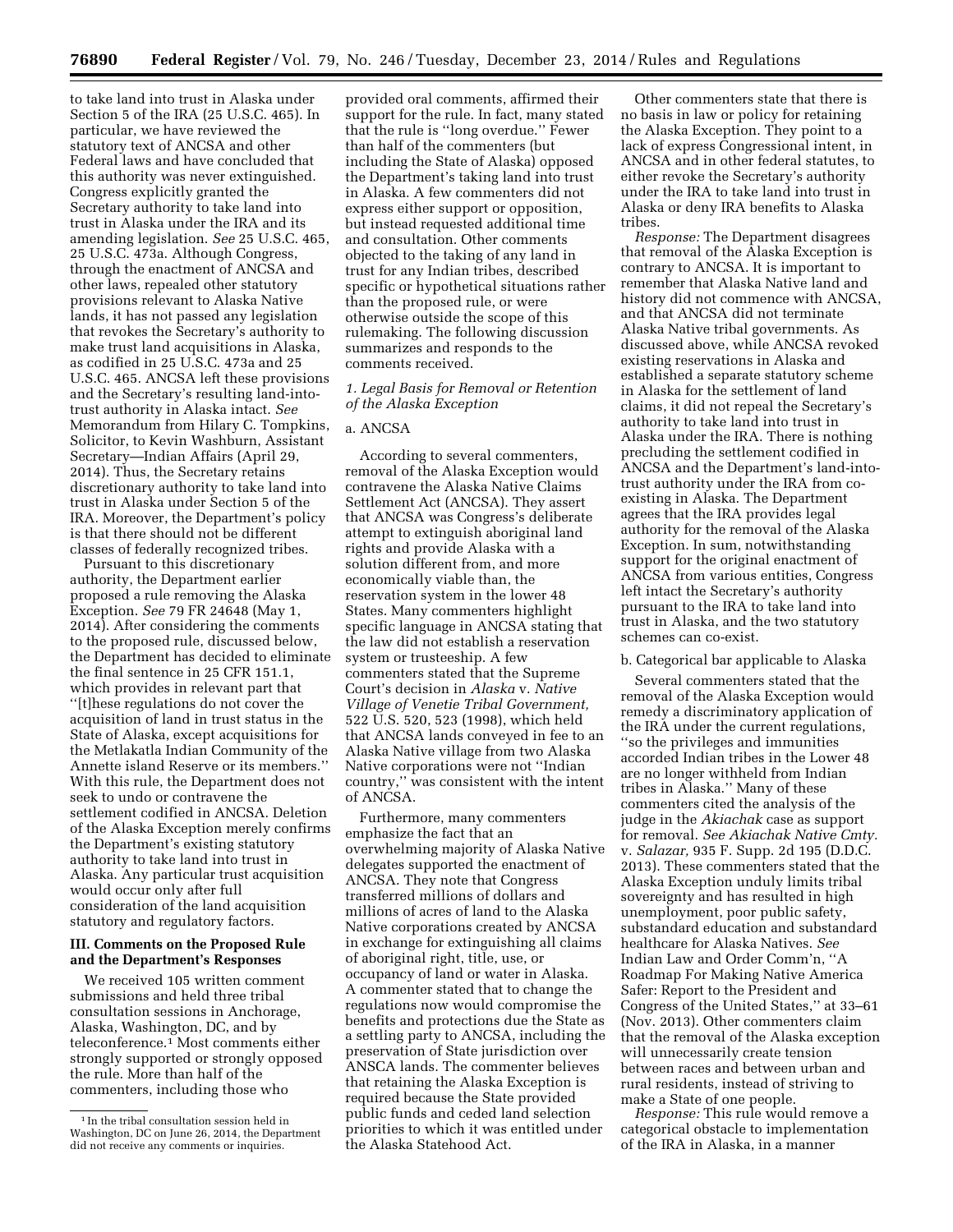similar to the administration of the IRA in the lower 48 States. The U.S. Government has a longstanding trust relationship with federally recognized Indian tribes and individual Indian beneficiaries. *See* August 20, 2014 Secretarial Order 3335, ''Reaffirmation of the Federal Trust Responsibility to Federally Recognized Indian Tribes and Individual Indian Beneficiaries.'' The Secretary's authority to acquire lands in trust for Indian tribes and individual Indians can be critical to carrying out the Federal trust responsibility. In addition, the Department's policy is that there should not be different classes of federally recognized tribes. In that regard, the Department has advocated for Congressional legislation clarifying that all federally recognized tribes may seek to place land into trust pursuant to the Indian Reorganization Act of 1934. See *e.g.* May 7, 2014 Testimony of Kevin Washburn, Assistant Secretary—Indian Affairs, United States Department of the Interior before the Senate Committee on Indian Affairs on S. 2188. After reviewing the comments in light of post-ANCSA Indian legislation and the findings of two blue-ribbon commissions, the Secretary has concluded that the blanket exclusion of Alaska tribes from its land into trust program is not warranted. Because there may be circumstances in which the exercise of trust acquisition authority is warranted and is consistent with both ANCSA and the United States' trust relationship with tribes, the Department has concluded that retention of the Alaska Exception is not appropriate. This rule gives Alaska Native tribes the option of applying to have fee land taken into trust through the same procedures as Indian tribes elsewhere in the United States, provided that all land acquisition requirements have been fulfilled.

#### c. Timing of the Rule

Several commenters stated that the rule is premature because the *Akiachak*  decision issued by the U.S. District Court for the District of Columbia is currently on appeal or being used for political purposes.

*Response:* The district court's judgment in *Akiachak* is consistent with the conclusion we reach but is not the basis for the Department's decision to eliminate the Alaska Exception. We have independently concluded that there is no legal impediment to taking land into trust in Alaska, and there are sound policy reasons for giving Alaska tribes the opportunity to petition to take land into trust. Two blue-ribbon commissions composed of experts outside the federal government recently

recommended deletion of the exception. These commissions discussed some of the reasons, and there are several others. The purpose of this rule is also grounded in the implementation of the Secretary's IRA authority. This rule represents an affirmative resolution to a longstanding controversy and internal discussions over whether the Secretary has authority to take land into trust in Alaska and whether the Secretary should, as a matter of policy, consider taking Native land in Alaska in trust.

### *2. Effects of Removing the Alaska Exception*

a. On Alaska Native Tribes, in General

Commenters in support of the rule claimed that the rule would help Alaska Native tribes. On the other hand, commenters opposed to the rule argued that the rule would not help, and may possibly harm, Alaska Native tribes. Several Alaska Native tribes provided their own experiences of living in isolation and poverty. They shared how taxation by the boroughs and a lack of trust land hinders their ability to exercise essential governmental functions. Commenters expressed the view that the rule would help Alaska Native tribes for the reasons listed below.

• The government's acquisition of land into trust on behalf of tribes in the rest of the United States has succeeded in allowing tribes to reconsolidate and preserve homelands;

• The rule would offer Alaska Native tribes the opportunity to reap certain benefits of having land taken into trust, and would:

 $\circ$  Allow Alaska Native tribes to regulate and protect their traditional land bases in Alaska and potentially obtain tax income to support the exercise of essential governmental functions, such as providing infrastructure and human services;

 $\circ~$  Improve Alaska Native tribes $\check{~}$ ability to maintain their cultural integrity, including language preservation, religion, traditional Native foods, and other aspects of tribal identity and sovereignty;

 $\circ$  Provide a path to home ownership for individual tribal members and protection against predatory lending and foreclosures;

Æ Enhance the government-togovernment relationship between Alaska Native tribes and the U.S. Government;

 $\circ$  Promote and strengthen tribal selfgovernance and self-determination, which are closely associated with sovereignty over and management of tribal lands;

 $\circ$  Allow Alaska Native tribes to develop and implement effective comanagement arrangements for subsistence and access to resources that could help stabilize communities;

 $\circ$  Allow tribal members, rather than corporation shareholders, to guide development to take more useful forms and improve standards of living for all tribal members;

 $\circ$  Allow for the eligibility of Federal programs that are currently restricted to trust lands, such as opportunities for economic development, housing, and environmental and cultural resource protection;

 $\circ$  Allow for healthier, safer, and more successful Native communities through the ability to exercise a sovereign right of self-government; and

 $\circ$  Advance the policy goals established by Congress in the IRA, eight decades ago, of protecting tribal lands and advancing tribal selfdetermination.

Other commenters stated that the rule would not help, or may even harm, Alaska Native tribes for the following stated reasons:

• The reservation system in the lower 48 has been unsuccessful, encourages isolation, stifles economic development (*e.g.,* by providing no financial collateral to potential investors), has been an obstacle to tribal self-governance and control of land, and has resulted in deplorable health and crime conditions;

• The ANCSA corporate model has been successful. It better provides for self-sufficiency of Alaska Native tribes and Alaska's overall economy than a reservation system would;

• Allowing land to be taken into trust to advance social and economic development is unnecessary and would be detrimental to the State of Alaska; and

• Taking land into trust in Alaska:  $\circ$  May have negative impacts on regional and village corporations that are currently providing beneficial opportunities for Alaska Natives;

 $\stackrel{\scriptscriptstyle \bullet}{\circ}$  Will not have a unifying effect or produce a cohesive land base to further tribal self-determination, because the only lands eligible to be taken into trust in many villages are scattered tracts; and

 $\circ$  Will encourage dependency on the government.

One commenter further asked how taking land in trust in Alaska will benefit the State of Alaska and Alaskans in general (beyond Alaska Native tribes).

*Response:* While the potential benefits and drawbacks of taking any given property already owned by the tribe into trust may depend upon specific circumstances, Alaska Native tribes and individuals have the right to decide for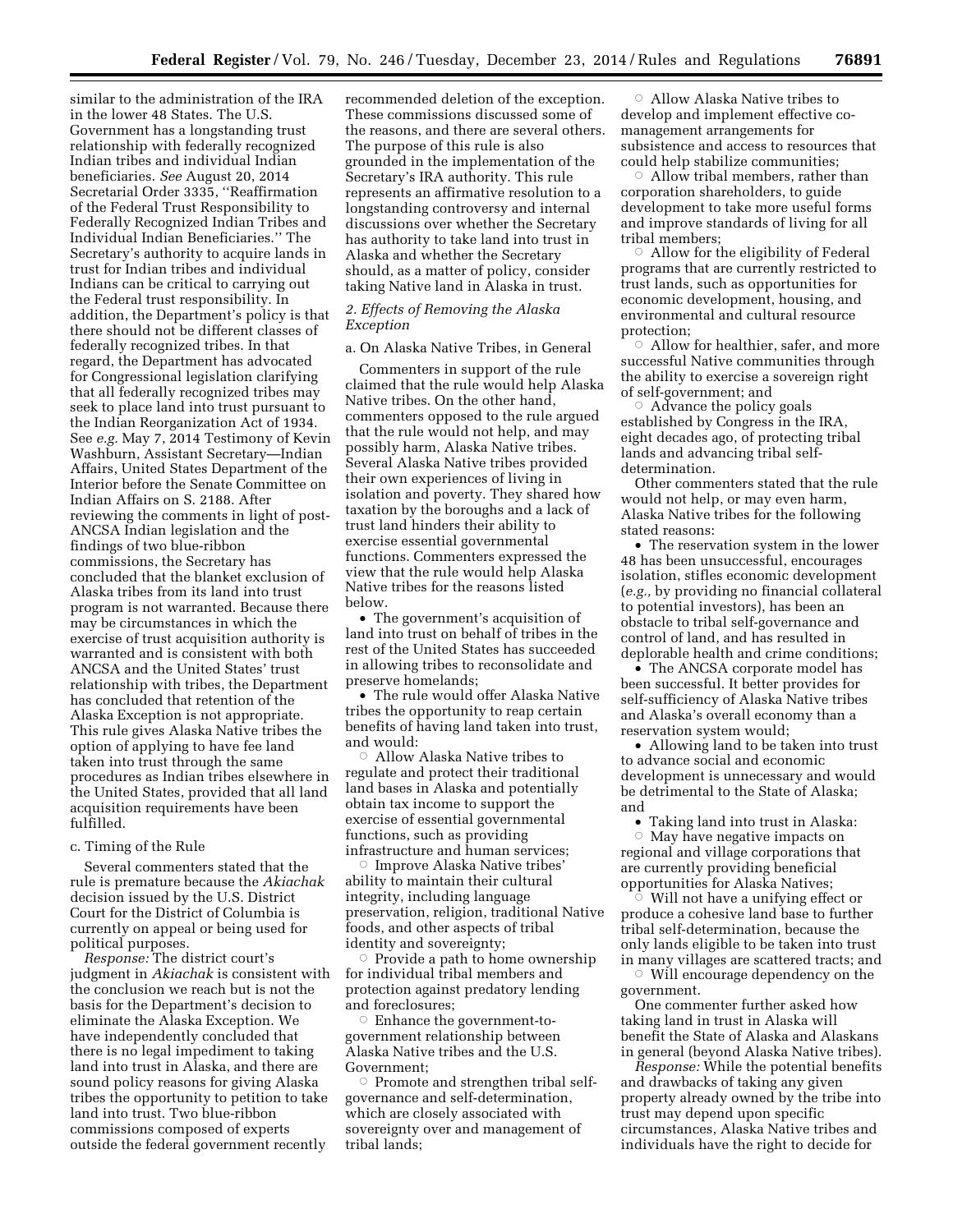themselves whether to apply to have their land taken into trust. This rule will merely allow Alaska Native tribes the option to decide whether to apply to have land taken into trust. The Secretary reviews each individual application to take land into trust in accordance with the applicable statutory and regulatory criteria, including any jurisdictional problems, potential conflicts of land use, and the impact of removing a parcel from the tax rolls. In addition, the acquisition of land in trust in Alaska could foster economic development, enhance the ability of Alaska Native tribes to provide services to their members, and give additional tools to Alaska Native communities to address serious issues, such as child welfare, public health and safety, poverty, and shortages of adequate housing, on a local level independent of the State of Alaska. As a result, the final rule may at some point benefit the larger community in the State of Alaska as a whole, not only Alaska Natives. Finally, Alaska Native Corporations are an integral and important part of the landscape of native life in Alaska. The views of Alaska Native Corporations have been carefully considered in this initiative, and will be considered in the context of any particular application for trust acquisition. As a general matter, taking land into trust for Alaska Native tribes is unlikely to have a negative effect on Alaska Native Corporations, as these entities will continue to exist and hold lands separately from Alaska Native tribes.

### b. Public Safety in Alaska Native Communities

Several commenters pointed to the 2013 report of the Indian Law and Order Commission, a bi-partisan commission established by Congress to investigate criminal justice systems in Indian Country. The Report described in detail certain public safety issues facing Alaska Native communities, such as high rates of domestic abuse, sexual violence, suicide, death from alcohol abuse, and child maltreatment, which disproportionately affect Native Alaskan women and children. *See* Indian Law and Order Comm'n, ''A Roadmap For Making Native America Safer: Report to the President and Congress of the United States,'' (Nov. 2013). As these commenters stated, many of the Alaska Native villages are remote and inaccessible by road, with limited or no law enforcement or access to substance abuse services. These commenters agreed with the Report's conclusion that allowing lands to be placed in trust could be an important component of addressing the lack of law enforcement

capacity in Alaska Native villages and increasing the ability of Alaska Native tribes to combat what has become a dire public safety crisis in some villages. *See, Id.* at 45, 52–3. Commenters stated that the creation of trust lands in Alaska would provide a jurisdictional underpinning for tribes to implement a better functioning criminal justice system tailored to their communities' needs. Some commenters also believed that the existence of trust lands in Alaska would enhance tribal courts' ability to resolve conflicts in culturally relevant ways (through tribal courts and sentencing circles, for example), while affording tribal governments the ability to partner with the State more effectively and thereby create safer communities. A few commenters noted that the current State criminal justice system in Alaska Native communities is not effective, even with public safety officers in villages, and that tribal governments are in the best position to improve upon this system.

Although no commenters disputed the Report's descriptions of the public safety challenges faced by Alaska Native communities, a few commenters disputed the Report's conclusion that taking land into trust could help address these challenges. These commenters stated that the State of Alaska has prioritized partnering with tribes and Alaska Native communities in order to address public safety challenges with more effective tools than taking land into trust. The commenters stated that there are other mechanisms for tribes to obtain federal funding and federal law enforcement resources.

*Response:* The acute public safety problems in Alaska Native communities, which were thoroughly described in the 2013 Indian Law and Order Commission report, warrant making every practicable solution available to Alaska Native tribes. This rule will allow each Alaska Native tribe the opportunity to decide for itself whether applying to take certain lands into trust would provide the most effective tools and mechanisms to address public safety challenges in its community. Tribal governments are best positioned to assess the needs of their own communities, as well as identify workable solutions to address those needs. The opportunity to apply for acceptance of land into trust will therefore expand the range of possibilities available to Alaska Native tribes, and could provide them with much-needed additional tools to engender safer communities. Moreover, it will not have an effect on the ability of the State of Alaska to continue using its own authority under Public Law 280

to exert jurisdiction over natives and non-natives alike, even if lands are actually taken into trust. The rule simply increases the potential for a tribal government to address public safety, which would increase the government resources that could be focused on these crucially important issues.

### c. Resource Management in Alaska

Several commenters, including conservation and sportsmen organizations, opposed the rule on the basis that it could negatively affect resource management, including fish and game management, on Alaska lands. Specifically, these commenters asserted that the State of Alaska alone has the legal right to manage Alaska's fish and wildlife under ANCSA and the common use principle in Alaska's State Constitution. The commenters claim that taking land into trust in Alaska would not only destroy the wellfunctioning, uniform State management of these public resources, but also negate settled agreements and the work Alaska Native corporations have accomplished to integrate Native lands within an overall management scheme. Several commenters stated that this rule would result in complicated jurisdictional issues by splintering fish and game management among over 200 tribes and 11 regional Native corporations, while imposing a management regime that would cause confusion, duplication of positions, and additional costs. Likewise, several commenters stated that this rule would make sound conservation of fish and wildlife in Alaska virtually impossible, because major species traverse thousands of miles and cannot be effectively managed by piecemeal laws and efforts.

*Response:* In evaluating any request to have land taken into trust in Alaska, the Department will consider, among other factors, any jurisdictional problems and potential conflicts of land use that may arise. Even assuming that particular lands are taken into trust and that fish and wildlife on those lands were placed under the authority of a tribal regulator, the State, federal and tribal regulatory authorities can work to identify ways to cooperate and collaborate in support of shared resource management goals, as they have in the 48 contiguous states.

#### d. Jurisdictional Balances

A few commenters opposed the rule because they believe that the rule would disrupt the ''intricate jurisdictional and land ownership balances'' established through the Alaska Statehood Act and ANCSA, instead creating ''confusing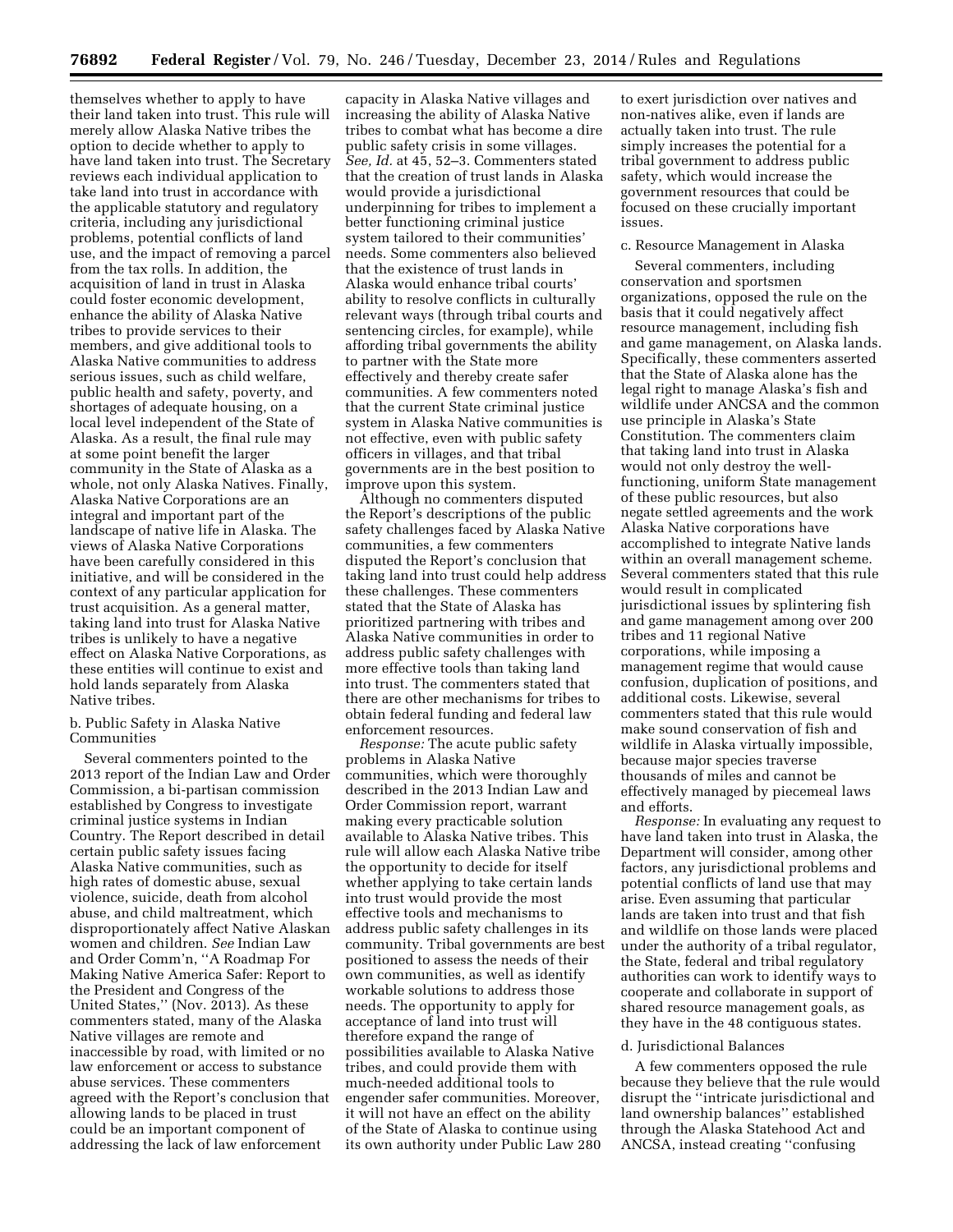patches of jurisdiction.'' In particular, the Attorney General of the State of Alaska stated that as a consequence of this rule, any trust land would be subject to concurrent state and tribal criminal jurisdiction, therefore creating confusion and subjecting nonmember residents to tribal laws and a tribal system in which they have no ability to participate. Commenters stated that a change to tribal jurisdiction over trust lands in Alaska could result in blocked access to rights and property, impede infrastructure development, hurt government resources, raise the tax burden for others due to loss of tax revenue, undermine essential State and local regulation, and compromise the ability of State and local governments to manage public resources, provide services, and ensure public safety. On the other hand, other commenters asserted that taking land into trust in Alaska would present fewer issues than in many other States.

Lastly, some commenters inquired as to the circumstances in which lands placed in trust in Alaska will be considered ''Indian country'' for civil and criminal matters. They also asked if ''Indian country'' would include former ANCSA lands that are placed in trust.

*Response:* The Department emphasizes that such jurisdictional issues will be considered during the process preceding any decision to take land into trust. Indeed, the Part 151 regulations implementing the IRA require the Secretary to consider jurisdictional problems and possible conflicts of land use when determining whether to approve any given application for land into trust. *See* 25 CFR 151.10 and 151.11. Such issues will be considered by the Department on a case-by-case basis with respect to each application for land into trust. In fact, the Supreme Court of the United States has recognized the Part 151 regulations as being sensitive to inter-jurisdictional concerns. *See City of Sherrill, N.Y.* v. *Oneida Indian Nation of New York,* 544 U.S. 197, 220–21 (2005) (quoting 25 CFR 151.10(f)). If an application for ANCSA or other lands owned by a tribe meets the statutory and regulatory criteria, the land could be taken into trust.

The Department's position has been that land held in trust by the United States on behalf of a federally recognized Indian tribe is ''Indian country.'' As a legal matter, an Alaska tribe possessing trust lands would be able to exercise jurisdiction over such land consistent with the manner in which Indian tribes exercise authority over trust lands located in the rest of the country. Because Alaska is a ''Public Law 280'' State (as included by Public

Law 85–615), Alaska state courts would also generally continue to possess jurisdiction over most crimes and most civil disputes occurring in Indian Country in Alaska.

### e. Split Estates

Several Alaska Native regional corporations that provided comments expressed concern that their ability to develop their subsurface estate could be affected if the surface estate owned by a tribe is acquired into trust by the United States. Specifically, they assert that in addition to obtaining the consent of village corporations, regional corporations would have to coordinate with tribal entities and the Federal government, and that there could be a ''taking'' of the subsurface rights if access to mineral development is denied. These commenters emphasized that the access of these corporations to their mineral estate is critical to the success of their economic development efforts. Several stated that their consent should be required for any applications for land into trust, in which they own the subsurface estate. They also asserted that the rule should include a mechanism to resolve disagreements between the subsurface and surface owners. A tribal commenter stated that in Oklahoma and other parts of Indian country, so-called ''split estates'' (where there are different owners of the surface and subsurface estates) are routinely part of fee-to-trust transactions.

*Response:* The statutory scheme in ANCSA allows for the split ownership of surface and subsurface rights in Alaska; the implementation of Section 5 of the IRA in Alaska would not impact this split ownership, but would instead allow tribes to apply to place any of their ownership rights (acquired through voluntary transactions) into trust. The Department has processed and approved land-into-trust applications from Indian tribes involving split estates under the Part 151 regulations in other parts of the United States. In a number of cases, the Department has acquired a surface estate into trust at the request of a petitioning tribe that owned the surface estate.

In the circumstances posed by the commenters, if the regional corporation or another party owns the subsurface estate, the rights to that subsurface estate are not affected by the acquisition of the surface estate into trust. It is wellsettled under the law that a mineral estate remains dominant, and a subsurface owner has a right of reasonable access to the minerals below. *See, e.g., Del Rio Drilling Programs* v. *United States,* 35 Fed. Cl. 186 (1996). In

such circumstances, the surface owner's estate is subservient to the owner of the mineral estate. This right would be preserved even if the surface estate is taken into trust. Meanwhile, Title XI of the Alaska National Interest Lands Conservation Act (ANILCA) guarantees access to inholdings, which would include a subsurface estate. *See* 16 U.S.C. 3170. Of course, the Department would encourage any surface owners and subsurface owners in Alaska to enter into surface use agreements regarding such access.

Moreover, in the spirit of the Department's consultation policy with Alaska Native Corporations and the extensive notice provisions in Part 151, the Department will be interested in hearing the views of the corporations as to any application for land into trust before the Department on which corporations wish to comment.

### f. Public Easements

Commenters asked whether taking land into trust would affect existing easements and rights-of-way across the land, as well as the ability to obtain future easements and rights-of-way.

*Response:* Land is regularly taken into trust by the Department subject to existing easements and rights-of-way. Once the land is in trust, anyone seeking a new easement or right-of-way across trust land would have to comply with 25 CFR part 169.

g. ANCSA and ANCSA's Revenue-Sharing Provisions

One Alaska Native corporation suggested clarifying how the rule impacts ANCSA's provisions requiring revenue-sharing among regional corporations, village corporations, and at-large shareholders.

*Response:* This rule will not have a direct effect on the ANCSA revenuesharing provisions. Taking land into trust does not necessarily change the revenue-sharing arrangements, and this would be one of many factors considered in the Department's review of applications under Part 151.

### *3. Applicability of the Rule*

Several commenters suggested that certain land owned by Alaska Native corporations under ANCSA, land in ''selection'' status (not yet conveyed), or land designated and limited by ANCSA, should not be eligible to be taken into trust by virtue of being part of the settlement and as necessary to preserve Alaska Native corporations' ability to meet their statutory obligations. A few other commenters stated that no ANCSA lands should be excluded if a tribe acquires them. Another commenter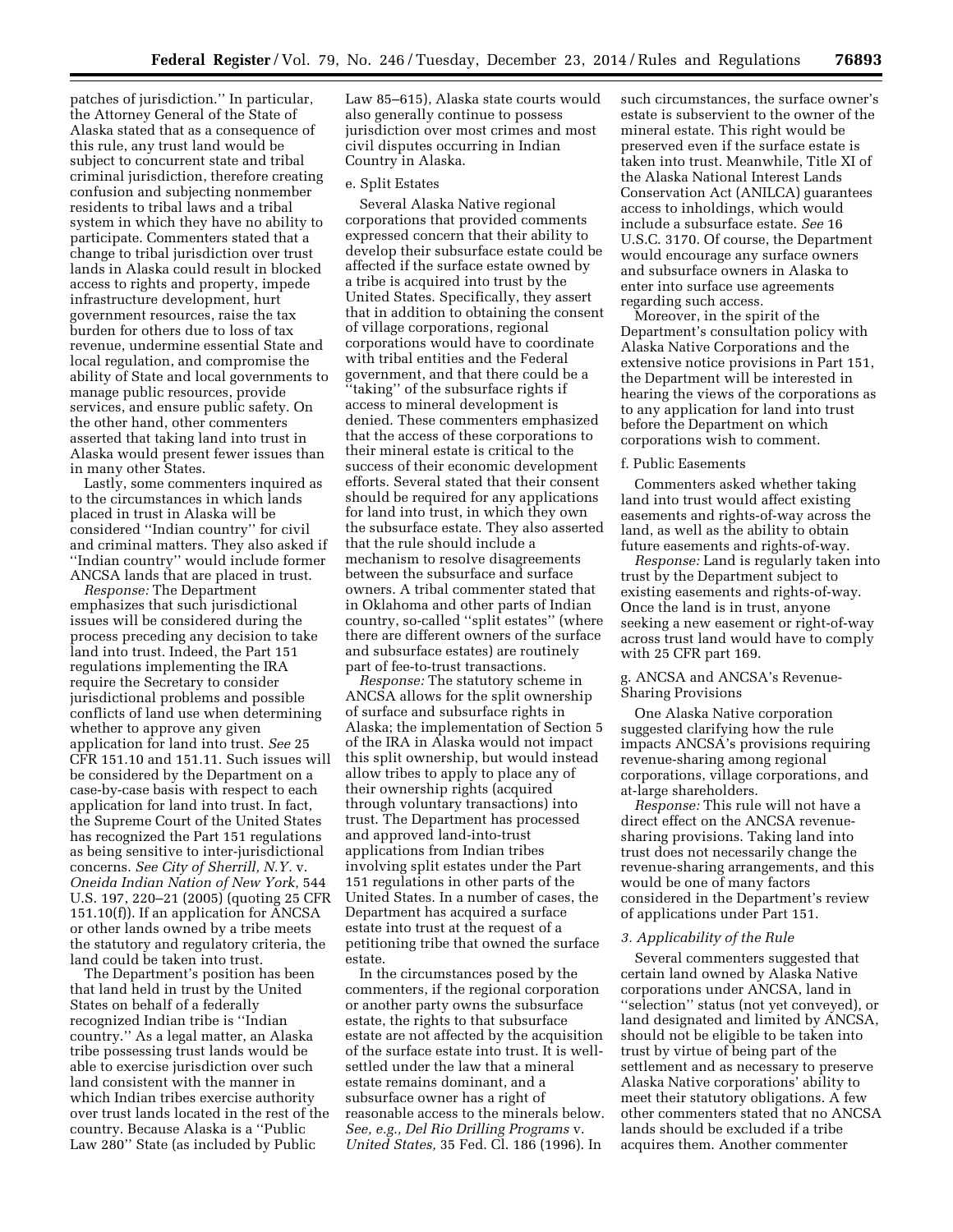questioned whether former reservation land that the tribe acquired in fee would be eligible to be taken into trust.

*Response:* An Alaska Native tribe or individual possessing fee title to any alienable land, including ANCSA lands, may apply to have that land taken into trust by the United States. The Department considers trust applications on a case-by-case basis in compliance with its regulations at 25 CFR part 151. Land selected under ANCSA, but not yet conveyed, is not eligible for being taken into trust since it is not owned by the tribe.

## *4. Implementation of the Rule*

#### a. General Questions on Part 151

A few commenters had general questions regarding the process for taking land into trust. Some asked whether land may be acquired in trust for Alaska Native individuals, in addition to Alaska Native tribes.

*Response:* The process, requirements, and criteria governing the acquisition of land in trust are outlined in 25 CFR part 151 and the Fee-to-Trust Handbook, which is available at *[www.bia.gov.](http://www.bia.gov)* The rule makes the land-into-trust process available to both Alaska Native tribes and Alaska Native individuals; however, separate restrictions and requirements apply to each. *See* 25 CFR 151.3 and 151.10(d).

b. Effect of Land Being Taken Into Trust

A commenter asked multiple questions regarding the effect of land being taken into trust and the trust relationship, including whether BIA approval is needed for projects on trust land, and whether trust land may be proclaimed as an Indian reservation in Alaska.

*Response:* Once land is held in trust by the United States, BIA approval is generally necessary whenever a third party (or someone other than the Indian or tribal landowner) seeks to obtain an interest in the land. For example, to obtain a right-of-way on trust land, an applicant must follow the procedures and requirements for obtaining BIA approval as set forth in 25 CFR 169. This rule does not address whether trust lands in Alaska may be proclaimed an Indian reservation under the IRA. *See*  25 U.S.C. 467.

c. BIA Implementation of the Rule

Several tribes requested that, if the rule is implemented, applications to take land into trust in Alaska be expedited considering Alaska Natives have been denied the right for many decades. Others questioned whether BIA has the resources to handle an influx of these applications.

*Response:* This Department's policy is to process trust applications as expeditiously as possible.

A few commenters had questions about the types of State and local services that the Department would provide (*e.g.,* education, title records, road building) if land were taken into trust in Alaska. They asked whether BIA has, or will have, the resources to support newly acquired trust land, without diluting current services.

*Response:* The Department will review inquiries about services provided to a tribe requesting land in trust on a case-by-case basis. Furthermore, when reviewing applications to take land into trust under 25 CFR 151, the Department considers ''whether the Bureau of Indian Affairs is equipped to discharge the additional responsibilities resulting from the acquisition of the land in trust status.'' 25 CFR 151.11(g).

### *5. Further Revisions, Consultations, and Public Notice and Comment*

Several commenters stated that additional revisions to Part 151 and additional consultations and/or public notice and comment are necessary to address Alaska-specific issues and potential impacts. A few commenters stated that the Department should engage in an educational effort after the rule is finalized to avoid conflict within Alaska communities. Several commenters stated that the current landinto-trust process in Part 151 should be revised. Among the suggestions were requests to revise the process to: (1) Allow neighboring jurisdictions and the public to comment on trust acquisitions (*e.g.,* individuals and entities affected by public access over easements, those with hunting and fishing rights, and those with mining claims); (2) allow governments to comment on impacts other than just jurisdictional, taxation, and special assessment issues, as currently allowed in Part 151; (3) provide more than a 30-day period in which to comment, given a potential flood of applications from over 200 Alaska tribes; and (4) address how ANCSA lands could be protected from alienation, adverse possession, taxes and certain judgments during the interim period of time between the transfer of Alaska Native corporation land to a tribe and the acquisition of land into trust status.

*Response:* Many of the concerns expressed in these comments are already addressed by the current landinto-trust process. For example, depending on what type of review is conducted under the National Environmental Policy Act (NEPA),

members of the public may comment on the environmental impacts of a given trust acquisition application, including neighboring jurisdictions and those affected by public access easements. In addition, governments with regulatory jurisdiction over any land to be acquired in trust can and do comment on any of the applicable factors enumerated in sections 151.10 or 151.11. *See County of Sauk, WI* v. *U.S. Dep't of the Interior,* 45 IBIA 201, 207–08 (2007). With regard to the 30-day period in which to comment, the BIA will consider requests for extensions on a case-by-case basis. If ANCSA lands are conveyed to a Native Alaskan tribe or individual, they are in no greater danger of being alienated or otherwise exposed to risks than any other parcel of property would be. If Interior encounters issues unique to Alaska that are not addressed through the existing process as it processes applications, it will consider appropriate actions to address those issues at that time.

Some commenters also stated that if the Alaska Exception is removed, the current criteria considered by BIA in reviewing fee-to-trust acquisitions should be revised to add specific criteria tailored to Alaska. Among the suggestions for revisions to the current regulatory criteria were: (1) Clarification as to whether land in Alaska will be treated as ''off-reservation'' in light of the fact that only one tribe has a reservation in Alaska or clarification as to whether former reservations will be considered; (2) clarification of how BIA will treat the distance from the boundaries of an Alaska Native tribe's reservation; (3) new criteria to require the Department to consider fully any effect on the ownership and governance by regional and village corporations; (4) new criteria to consider the history of ownership of the parcel; (5) new criteria to consider whether there are competing claims to the parcel (including Stateowned rights-of-way); and (6) new criteria to consider whether trust status will affect residents who are not tribal members.

Other commenters stated that there should not be any special provisions uniquely applicable to Alaska.

*Response:* The Department's existing criteria already explicitly take into account many of the concerns listed above, and others may naturally arise and can be considered in the context of the existing criteria. Given that the existing process uses a fact-intensive, case-by-case approach, the Department has concluded that the current fee-totrust process, as set forth in Part 151, can be made applicable to Alaska. For example, applications by Alaska Native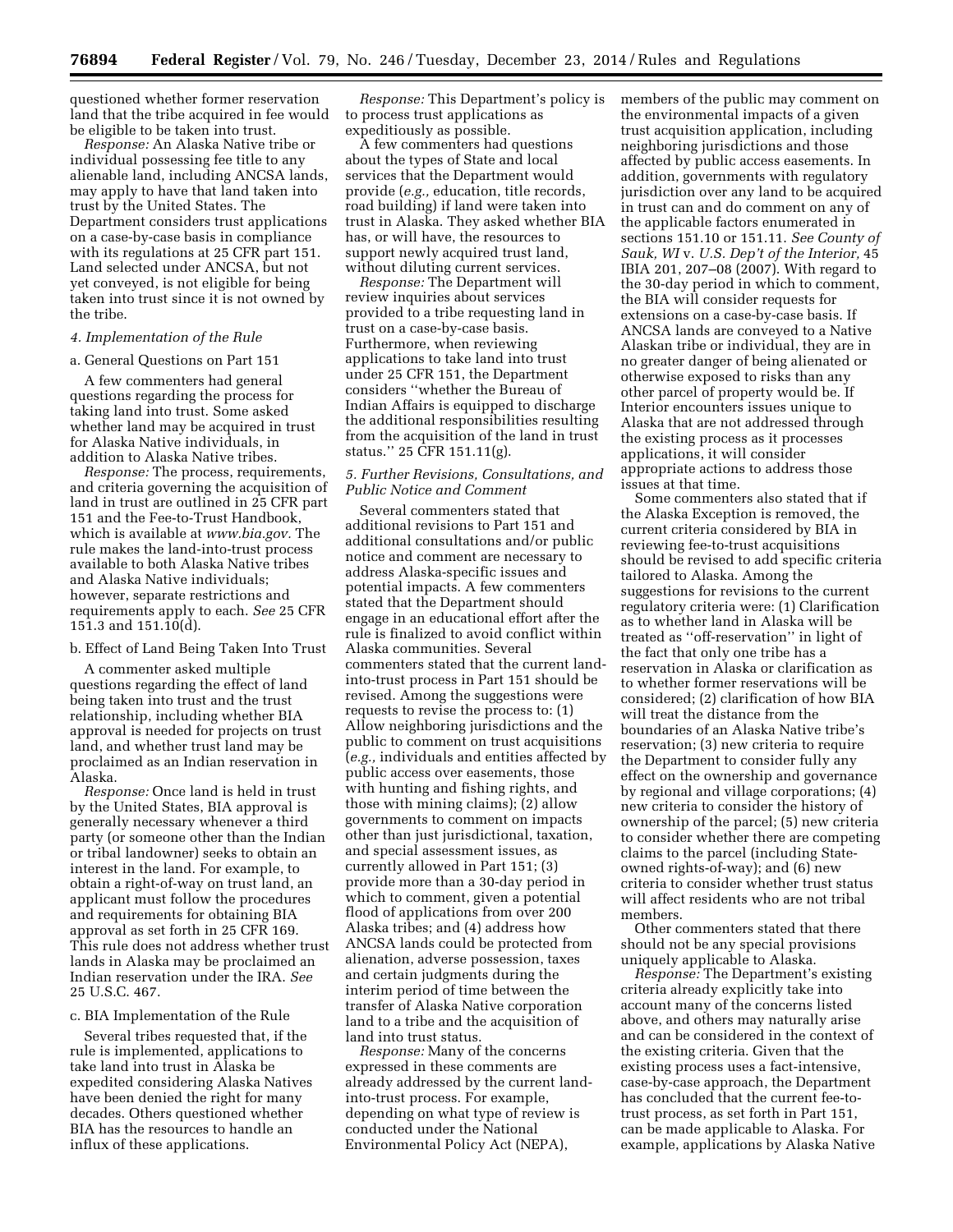tribes without reservations, regardless of whether or not they previously had reservations, will be reviewed as landless tribes and examined under the ''off-reservation'' criteria in the regulations. Regional and village corporations may submit comments during the application review process. Any State-owned right-of-way would continue to exist, even after parcel is transferred to the United States in trust status. Likewise, any easements created by Section 17(b) of ANCSA, which cross ANCSA corporation lands held by the United States to ensure access by the public to publicly owned lands and major waterways, would be preserved in the event that a trust acquisition application is approved. *See* 85 Stat. 708. *See also* 43 CFR 2650.4–7.

A few commenters submitted requests to extend comment period for the proposed rule beyond the extended comment deadline of July 30, 2014.

*Response:* The Department retained the extended deadline of July 30, after having determined that the 90-day public notice and comment period provided sufficient time for public review and input.

#### *6. Miscellaneous*

## a. NEPA

One commenter stated that the Department should have prepared an environmental assessment or environmental impact statement under the NEPA for this rulemaking, given the potential impacts to state and local taxing authorities and management of resources.

*Response:* The final rule does not constitute a major Federal action significantly affecting the quality of the human environment. The Department has established a categorical exclusion for ''regulations . . . whose environmental effects are too broad, speculative, or conjectural to lend themselves to meaningful analysis and will later be subject to the NEPA process, either collectively or case-bycase.'' 43 CFR 46.210(i). The environmental and other effects of this rulemaking are merely speculative and are not identifiable at this point. The final rule, by itself, does not guarantee that land will be taken into trust in Alaska, and does not transfer the title of any specific parcel of land. The rule simply allows for Alaska Native tribes to avail themselves of the Department's authority under the IRA governing the acquisition of land into trust; however, NEPA review is applicable for each of the Department's decisions to acquire land into trust on behalf of a tribe. The Department will consider and comply

with any NEPA obligations in the context of a specific fee-to-trust transaction. *See* Bureau of Indian Affairs National Environmental Policy Act Guidebook Section 3.1 (2012). As a result, the issues like those raised by the commenter will be considered in the context of each application.

#### b. Federalism

The State of Alaska Attorney General and Alaska CACFA claim that the Department failed to consult with the State as required by EO 13132. They asserted that such consultation is required, because the rule would have substantial impacts on the State and its relationship with Federal and tribal governments, as well as the distribution of governmental authority throughout the States.

*Response:* The State has the opportunity and right to participate during the Department's review of individual applications to take land into trust in Alaska, as permitted by Part 151. Whether EO 13132 applies to taking land into trust in Alaska is best considered during the consideration of a particular parcel of land. As this rule does not take any specific land into trust in Alaska, the potential effects on certain matters addressed in EO 13132 are currently speculative.

### **IV. Determination To Remove the Alaska Exception**

Having reviewed and considered the foregoing comments, the majority of which supported the proposed rule, we have determined that removal of the Alaska Exception is supported by both legal and public policy considerations. As many of the commenters noted, there are a number of benefits that can result from having land taken into trust. In enacting the IRA, Congress recognized that the acquisition of land into trust status on behalf of Indian tribes can assist in furthering tribal selfdetermination and self-governance. By providing a physical space where tribal governments may exercise sovereign powers to provide for their citizens, trust land can help promote tribal selfgovernance and self-determination. The goals of tribal self-governance and selfdetermination are equally as important to Alaska Native tribes as they are to tribes in the rest of the United States. This rule removes the categorical ban and provides for the Department to make a case-by-case determination on whether to take any given property in Alaska into trust. Those case-by-case determinations include consideration of important environmental effects and other impacts under NEPA, as well as consideration of the statutory and

applicable regulatory criteria. The Secretary will retain full discretion to evaluate and determine whether to approve any particular trust application in Alaska.

As explained in the responses to comments above, concerns with regard to resource management and jurisdictional issues are considered in the NEPA and Part 151 review process on a case-by-case basis for each landinto-trust application. The potential complexities mentioned by several commenters with regard to split estates, public easements, and ANCSA lands do not warrant maintaining the regulation's categorical ban on taking land into trust in Alaska.

Both legal and public policy considerations therefore support the removal of the categorical exclusion of Alaska from the regulations implementing the Secretary's land-intotrust authority under Section 5 of the IRA.

### **V. Procedural Requirements**

## *A. Regulatory Planning and Review (E.O. 12866 and 13563)*

Executive Order (E.O.) 12866 provides that the Office of Information and Regulatory Affairs (OIRA) at the Office of Management and Budget (OMB) will review all significant rules. OIRA has determined that this rule is significant.

E.O. 13563 reaffirms the principles of E.O. 12866 while calling for improvements in the nation's regulatory system to promote predictability, to reduce uncertainty, and to use the best, most innovative, and least burdensome tools for achieving regulatory ends. The E.O. directs agencies to consider regulatory approaches that reduce burdens and maintain flexibility and freedom of choice for the public where these approaches are relevant, feasible, and consistent with regulatory objectives. E.O. 13563 emphasizes further that regulations must be based on the best available science and that the rulemaking process must allow for public participation and an open exchange of ideas. We have developed this rule in a manner consistent with these requirements. This rule is also part of the Department's commitment under the Executive Order to reduce the number and burden of regulations and provide greater notice and clarity to the public.

#### *B. Regulatory Flexibility Act*

The Department of the Interior certifies that this rule will not have a significant economic effect on a substantial number of small entities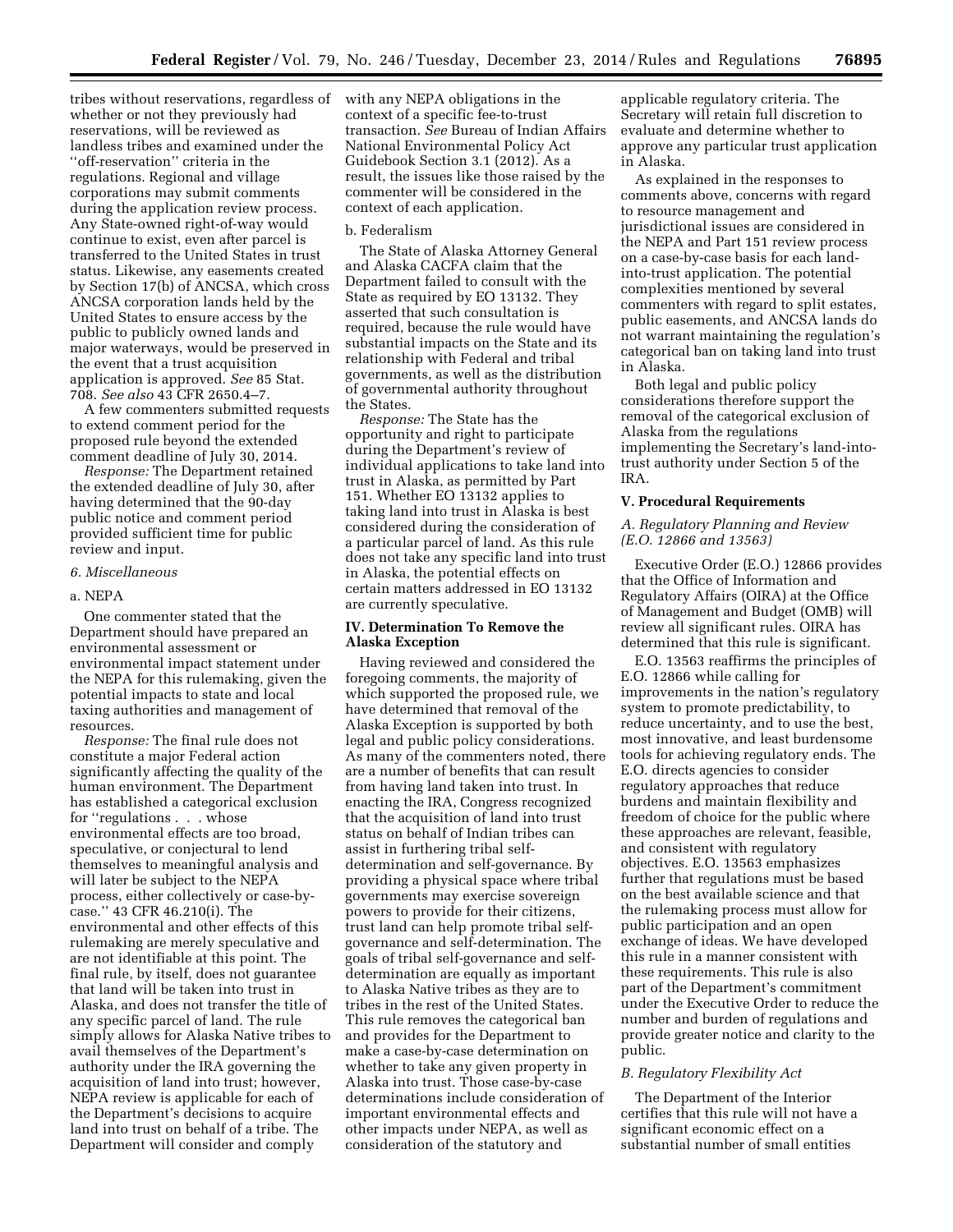under the Regulatory Flexibility Act (5 U.S.C. 601 *et seq.*).

### *C. Small Business Regulatory Enforcement Fairness Act*

This rule is not a major rule under 5 U.S.C. 804(2), the Small Business Regulatory Enforcement Fairness Act. It will not result in the expenditure by State, local, or tribal governments, in the aggregate, or by the private sector of \$100 million or more in any one year. The rule's requirements will not result in a major increase in costs or prices for consumers, individual industries, Federal, State, or local government agencies, or geographic regions. Nor will this rule have significant adverse effects on competition, employment, investment, productivity, innovation, or the ability of U.S.-based enterprises to compete with foreign-based enterprises because the rule is limited to acquisitions of Indian land.

#### *D. Unfunded Mandates Reform Act*

This rule does not impose an unfunded mandate on State, local, or tribal governments or the private sector of more than \$100 million per year. The rule does not have a significant or unique effect on State, local, or tribal governments or the private sector. A statement containing the information required by the Unfunded Mandates Reform Act (2 U.S.C. 1531 *et seq.*) is not required.

### *E. Takings (E.O. 12630)*

Under the criteria in E.O. 12630, this rule does not affect individual property rights protected by the Fifth Amendment nor does it involve a compensable ''taking.'' A takings implication assessment is therefore not required.

### *F. Federalism (E.O. 13132)*

Under the criteria in E.O. 13132, this rule has no substantial direct effect on the States, on the relationship between the national government and the States, or on the distribution of power and responsibilities among the various levels of government. The State has the opportunity and right to participate during the Department's review of individual applications to take land into trust in Alaska, as permitted by Part 151.

### *G. Civil Justice Reform (E.O. 12988)*

This rule complies with the requirements of E.O. 12988. Specifically, this rule has been reviewed to eliminate errors and ambiguity and written to minimize litigation; and is written in clear language and contains clear legal standards.

## *H. Consultation With Indian Tribes (E.O. 13175)*

In accordance with the President's memorandum of April 29, 1994, ''Government-to-Government Relations With Native American Tribal Governments,'' E.O. 13175 (59 FR 22951, November 6, 2000), and 512 DM 2, we have evaluated the potential effects on federally recognized Indian tribes and Indian trust assets. The Department held consultation sessions

to discuss the proposed rule in Anchorage, Alaska on June 9, 2014, by teleconference on June 18, 2014, and in Washington, DC on June 26, 2014. As noted above, the Department did not receive any comments at the consultation session in Washington, DC.

#### *I. Paperwork Reduction Act*

*OMB Control Number:* 1076–0100. *Title:* Acquisition of Trust Land, 25 CFR 151.

*Brief Description of Collection:* This information collection requires tribes and individual Indians seeking to have land taken into trust status to provide certain information. No specific form is used but respondents supply information so that the Secretary may make an evaluation and determination in accordance with established Federal factors, rules, and policies.

*Type of Review:* Revision of currently approved collection.

*Respondents:* Indian tribes and individuals.

*Number of Respondents:* 1,060 on average (each year) (an increase of 60 respondents per year).

*Number of Responses:* 1,060 on average (each year) (an increase of 60 responses per year).

*Frequency of Response:* On occasion. *Estimated Time per Response:* (See table below).

*Estimated Total Annual Hour Burden:*  74,400 hours (an increase of 6,600 hours).

| Citation 25 CFR 151                 | Information                                                                                 | Average<br>number of<br>hours | Average<br>number per<br>year | Estimated<br>annual<br>burden<br>hours | Estimated<br>increase<br>in burden<br>hours |
|-------------------------------------|---------------------------------------------------------------------------------------------|-------------------------------|-------------------------------|----------------------------------------|---------------------------------------------|
| 151.9, 151.10 (On-Res), and 151.13  | Documentation for NEPA-tribe and<br>individual furnish documentation.                       | 50<br>40                      | 850<br>120                    | 42,500<br>4.800                        | 0<br>$\mathbf{0}$                           |
| 151.9, 151.11 (Off-Res), and 151.13 | Documentation for NEPA-Tiering<br>Documentation for NEPA-tribe pro-<br>vides documentation. | 20<br>70<br>40                | 200<br>210<br>210             | 4,000<br>14,700<br>8.400               | $\Omega$<br>4,200<br>2.400                  |

OMB Control No. 1076–0100 currently authorizes the collections of information contained in 25 CFR part 151. The annual burden hours for applicants (tribal governments applying to have land taken into trust) will increase by approximately 6,600 hours because of the increase in potential applications as a result of this rule.

## *J. National Environmental Policy Act*

This rule does not constitute a major Federal action significantly affecting the quality of the human environment

because these are ''regulations . . . whose environmental effects are too broad, speculative, or conjectural to lend themselves to meaningful analysis and will later be subject to the NEPA process, either collectively or case-bycase.'' 43 CFR 46.210(j). This rule does not guarantee that land will be acquired in trust in Alaska, it merely opens the door to the process to Alaska tribes and individual Indians in Alaska. Individual trust acquisitions in Alaska pursuant to the Part 151 regulations constitute major Federal actions requiring NEPA

compliance. Bureau of Indian Affairs National Environmental Policy Act Guidebook Section 3.1 (2012). No extraordinary circumstances exist that would require greater NEPA review.

## *K. Effects on the Energy Supply (E.O. 13211)*

This rule is not a significant energy action under the definition in E.O. 13211. A Statement of Energy Effects is not required.